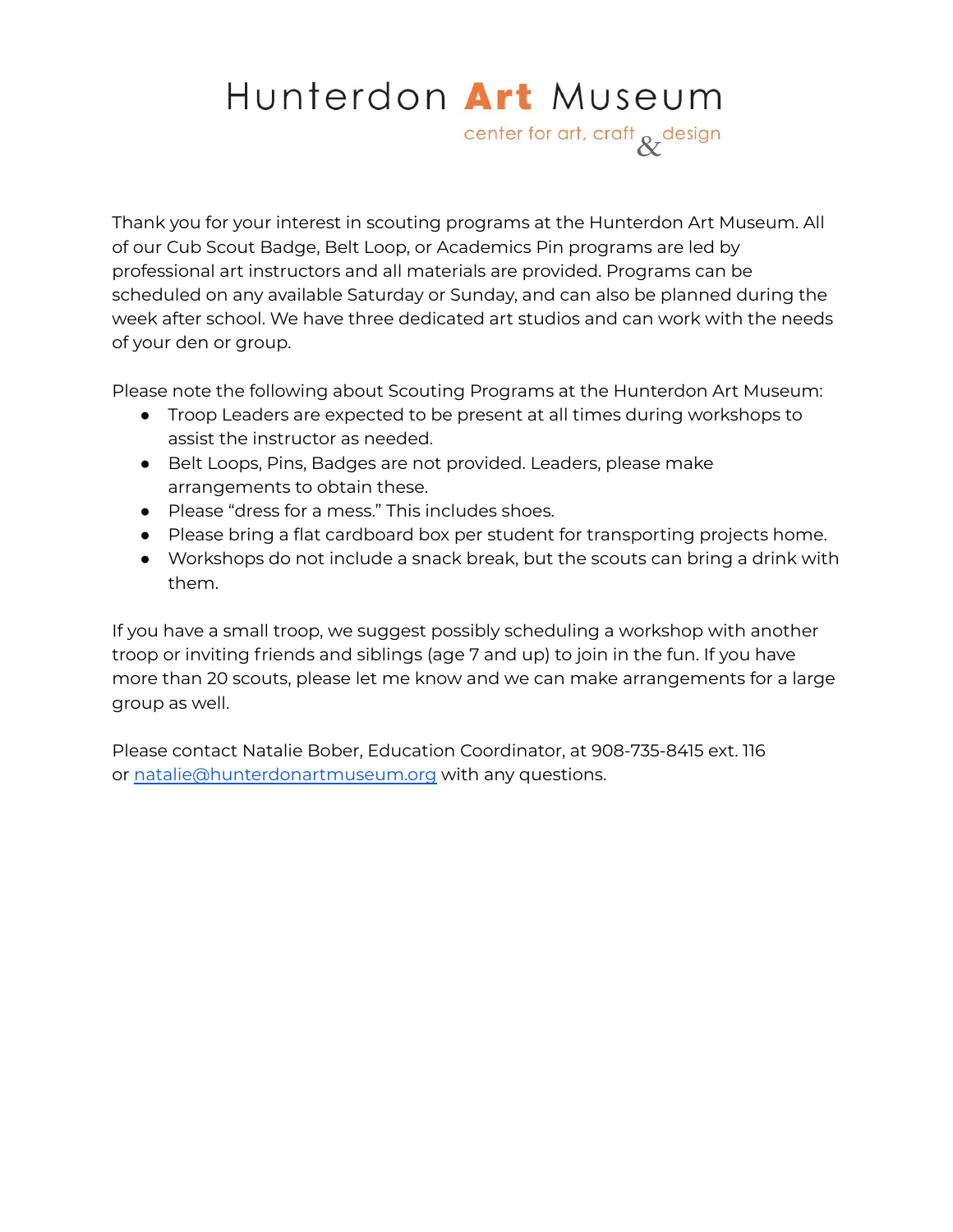## **Art Academics Belt Loop –**

The program is led by a professional artist and meets the requirements below. All materials are provided.

- 1. Make a list of common materials used to create visual art compositions.
- 2. Demonstrate how six of the following elements of design are used in a drawing: lines, circles, dots, shapes, colors, patterns, textures, space, balance, or perspective.
- 3. Identify the three primary colors and the three secondary colors that can be made by mixing them. Show how this is done using paints or markers. Use the primary and secondary colors to create a painting.

#### Time: 2 hours

Price: \$150 (studio rental, set up, and teacher fee); plus \$5.00 materials per scout Maximum attendees: 20

## **Art Academics Pin –**

The program is led by a professional artist and meets the requirements below. All materials are provided. Specific projects the scouts will complete for each requirement are shown in blue.

Earn the Art belt loop, and complete six of the following requirements:

- 1. Visit an art museum, gallery, or exhibit. Discuss with an adult the art you saw. (Visit the Hunterdon Art Museum)
- 2. Create two self-portraits using two different art techniques, such as drawing, painting, printmaking, sculpture, or computer illustration. (Drawing)
- 3. Create a freestanding sculpture or mobile using wood, metal, soap, papier-mâché, or found objects. (Wire Sculptures)
- 4. Create an object using clay that can be fired, baked in the oven, or hardened in water. (Air dry clay)
- 5. Make a collage using several different materials. (Paper Mask Collages)
- 6. Use your artistic skills to create a postage stamp, book cover, or music CD cover. (Trader Cards)

Time: 3 hours Price: \$180 (studio rental, set up, and teacher fee); plus \$7.00 materials per scout

Maximum attendees: 20